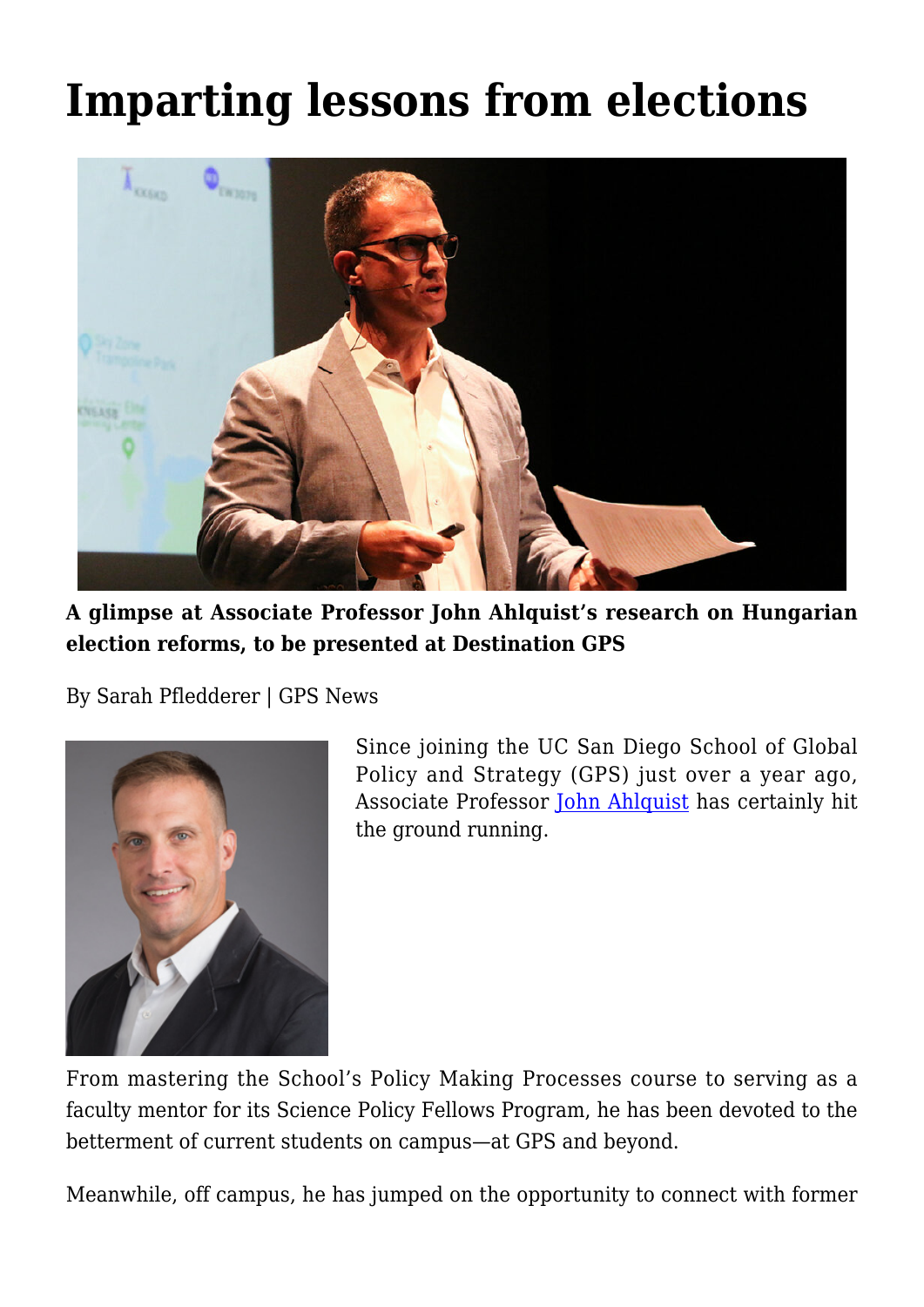students of the School such as during an informal visit to Seattle and also in presenting at the university's [UC San Diego & You](https://www.youtube.com/watch?v=49M8o-g0wCQ) lecture series in Washington, D.C.

"It's selfish in a sense," Ahlquist said, jokingly. "I've had a lot of fun meeting alumni. There's so much to be learned from them in regard to the career paths our current students may pursue."

And next month he'll have even more to encounter, as he kicks off the School's annual Destination GPS series on Feb. 16 in the Bay Area.

In addition to meeting and mingling with current and former students, Ahlquist also will be presenting a talk, titled "Slouching Toward Authoritarianism? Lessons from the Hungarian Electoral Reforms."

Ahlquist's research focuses on the political economy of labor markets and income inequality—a topic on which he is published widely. His most recent book is ["In](https://www.amazon.com/In-Interest-Others-Organizations-Activism/dp/0691158576) [the Interest of Others: Organizations and Social Activism."](https://www.amazon.com/In-Interest-Others-Organizations-Activism/dp/0691158576) His paper on Hungarian election reform to be presented at Destination GPS, Ahlquist said, is "a little bit outside of my normal area of research in terms of region and substance."

The basis of this new research stems from a set of tools he used in an earlier paper, titled ["Alien Abduction and Voter Impersonation in the 2012 U.S. General](http://online.liebertpub.com/doi/abs/10.1089/elj.2013.0231) [Election: Evidence from a Survey List Experiment."](http://online.liebertpub.com/doi/abs/10.1089/elj.2013.0231) Using a method of indirect survey questioning, this paper provided there was virtually no evidence of voter impersonation in the 2012 U.S. general election.

Ahlquist and his co-authors of "Slouching Toward Authoritarianism?" applied similar experimental methods to a sample of voters in Hungary to understand how voters react when incumbent political parties rewrite election rules, reduce political competition and entrench themselves in power.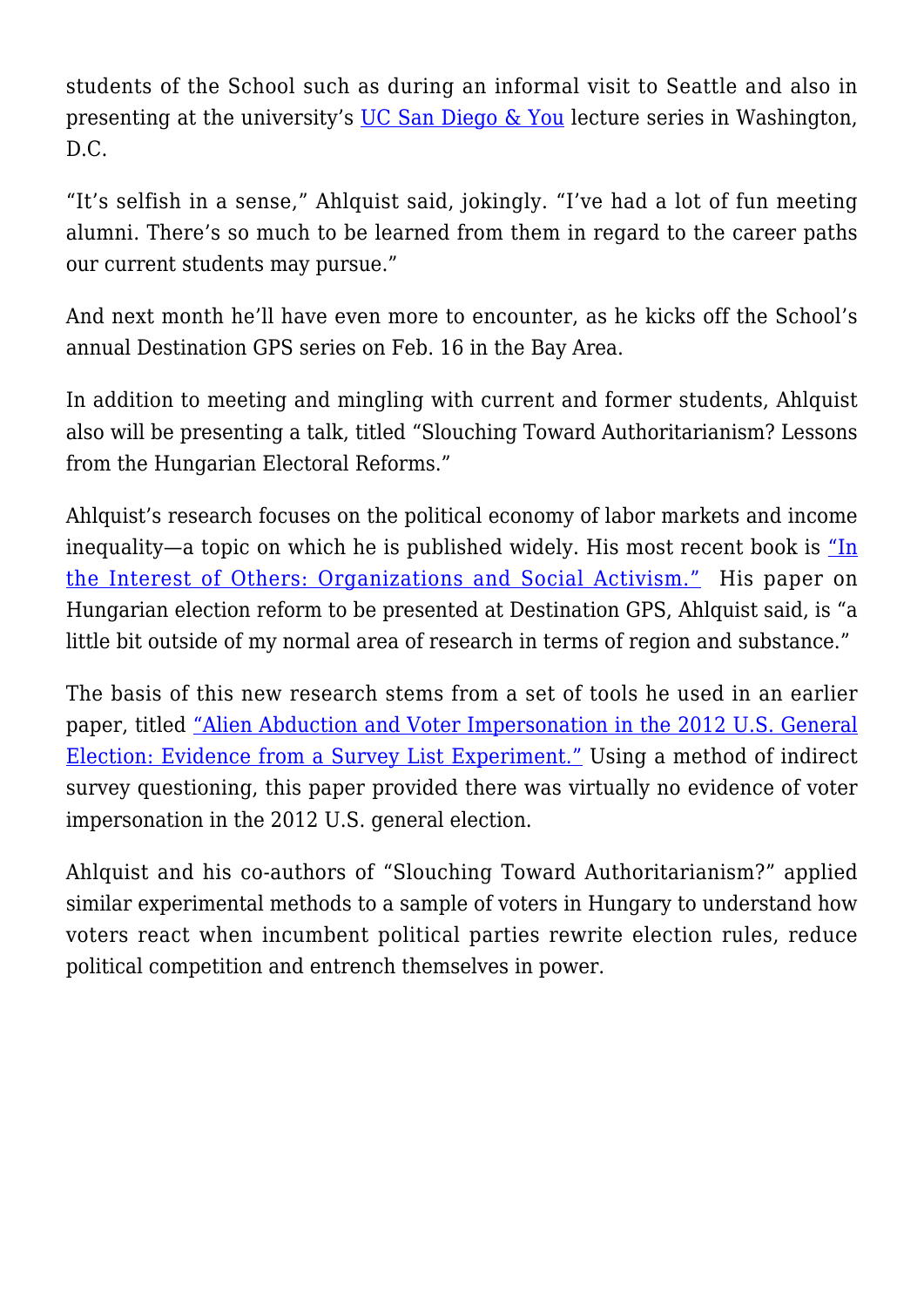

The takeaway? Simply providing voters with information about the reforms and their consequences didn't move voters' opinions. But when the reforms are couched in partisan terms, voters reacted, Ahlquist said, meaning those who already opposed the incumbent became more negative.

"People choose to believe things if it coincides with what they already believe or want," Ahlquist said. "It's hard to change people's minds in serious ways."

Which brought Ahlquist to another realization: "The idea voters are going to be the ones to stand up and defend democracy in some aggregate sense or they are going to punish a party because they broke or bent the rules, at least in Hungary, is not going to be the case."

Through the lens of a political scientist, he underscored that voting, in fact, is the minimum needed to make democracy work.

"It's where you start," Ahlquist said. "It's not where you stop."

## **3 questions with Associate Professor John Ahlquist**

#### **What are the real-world impacts of your research?**

My "Alien Abduction" paper has been used in debunking false claims about voter impersonation in the U.S. As well, my work on labor unions in politics has been of interest to labor and community groups in three states as they seek to better reflect the political interests of their members.